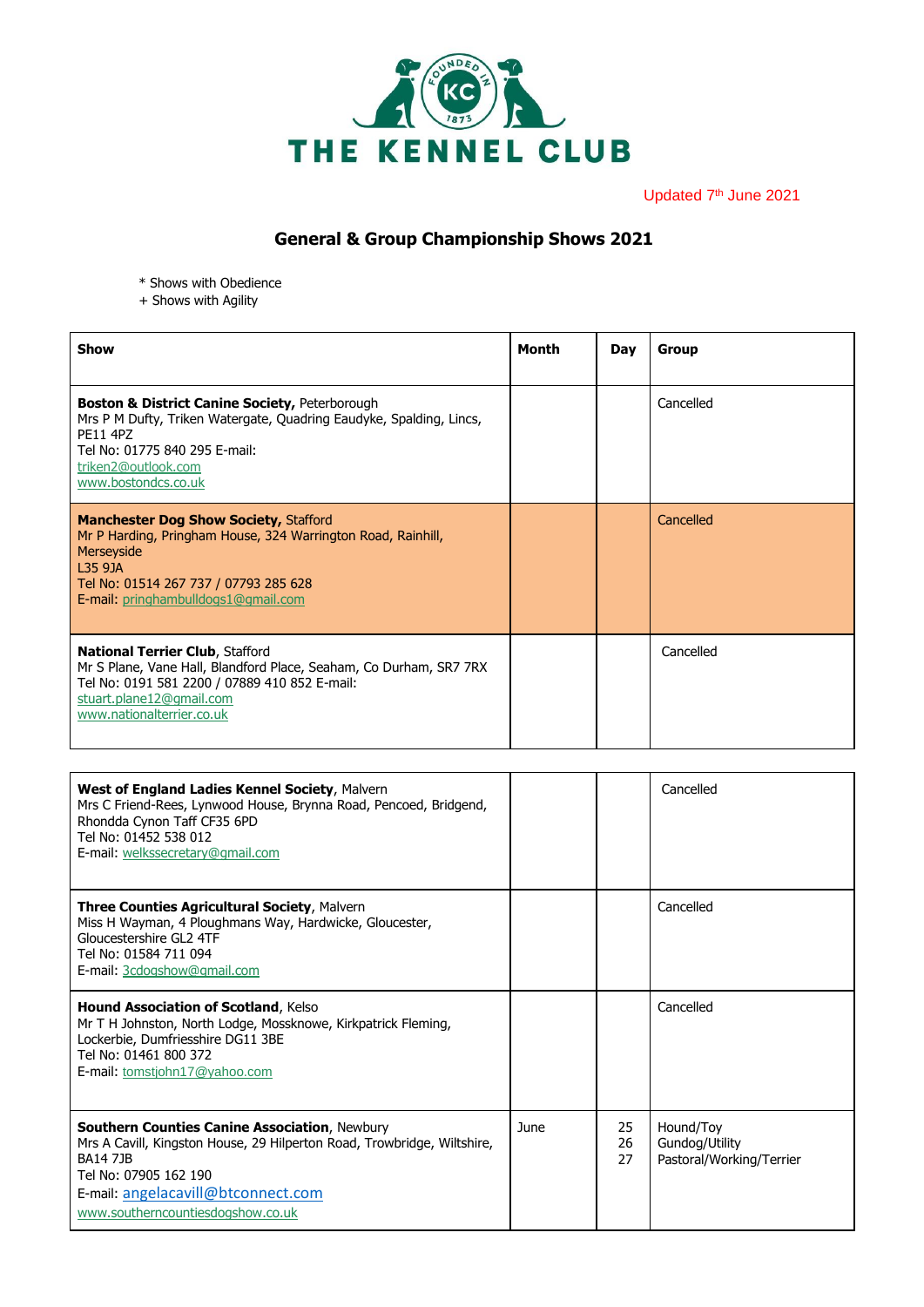| <b>Windsor Dog Show Society, Windsor</b><br>Mrs I Terry, 13 Rennets Close, Eltham, London, SE9 2NQ<br>Tel No: 0208 850 5321 www.windsordogshow.org.uk                                                                                       |      |                    | Cancelled                                                  |
|---------------------------------------------------------------------------------------------------------------------------------------------------------------------------------------------------------------------------------------------|------|--------------------|------------------------------------------------------------|
| <b>East Of England Agricultural Society, Peterborough</b><br>Showground<br>Mrs P Dufty, Triken, Watergate, Quadring Eaudyke, Spalding, Lincs PE11<br>4PZ<br>Tel No: 01775 840 295 Email:<br>triken2@outlook.com<br>www.eastofengland.org.uk | July | 8<br>9<br>10<br>11 | Utility/Terrier<br>Hound/Toy<br>Gundog<br>Working/Pastoral |

| + * Crufts, N.E.C. Birmingham<br>c/o Kennel Club, Events Dept, Clarges Street, Piccadilly, London,<br><b>W1J 8AB</b><br>Tel No: 01296 318 540<br>E-mail: CruftsMailbox@thekennelclub.org.uk www.crufts.org.uk        |             |                      | Cancelled                                                         |
|----------------------------------------------------------------------------------------------------------------------------------------------------------------------------------------------------------------------|-------------|----------------------|-------------------------------------------------------------------|
| <b>Hound Association, Stafford</b><br>Mr P Singleton, 42 Barnardston Road, Colchester, Essex, CO4 0DR<br>Tel No: 01206 514 952 / 07749 670 949 E-mail:<br>paul.singleton2@outlook.com<br>www.houndassociation.org.uk | July        | 17                   |                                                                   |
| National Working & Pastoral Breeds Dog Society, Malvern<br>Miss L Mottram, The Old Stable, Chesterfield Road, Duckmanton,<br>Derbyshire S44 5JE<br>Tel No: 07447 081 115<br>E-mail: nwpbsecretary@outlook.com        | July        | 17                   |                                                                   |
| <b>Leeds City &amp; District Canine Association, Harewood Estate</b><br>Mrs E Stannard, Summerhill, Sutton, Macclesfield, Cheshire SK11 0JD<br>Tel No: 01260 252 834<br>E-mail: leedssecretary@gmail.com             | <b>July</b> | 23<br>24<br>25       | Utility/Toy<br>Hound/Gundog<br>Working/Pastoral/Terrier           |
| <b>Bath Canine Society, Bath</b><br>Mr L Cox, Kaston Kennels, Vole Road, Mark, Highbridge, Somerset TA9<br>4PF<br>Tel. No: 01278 760 210<br>E-mail: bathcaninesecretary@gmail.com<br>www.bathcaninesociety.co.uk     | July/August | 31<br>01<br>02<br>03 | Gundog<br>Terrier/Toy<br>Hound/Utility<br><b>Working/Pastoral</b> |
| National Gundog Association, Malvern<br>Mr C Bexon, 59 Derby Road, Kirkby in Ashfield, Notts, NG17 9DH<br>Tel No: 01623 722 037<br>E-mail: chris.bexon@gmail.com www.nationalgundog.org                              | August      | $\mathbf{1}$         |                                                                   |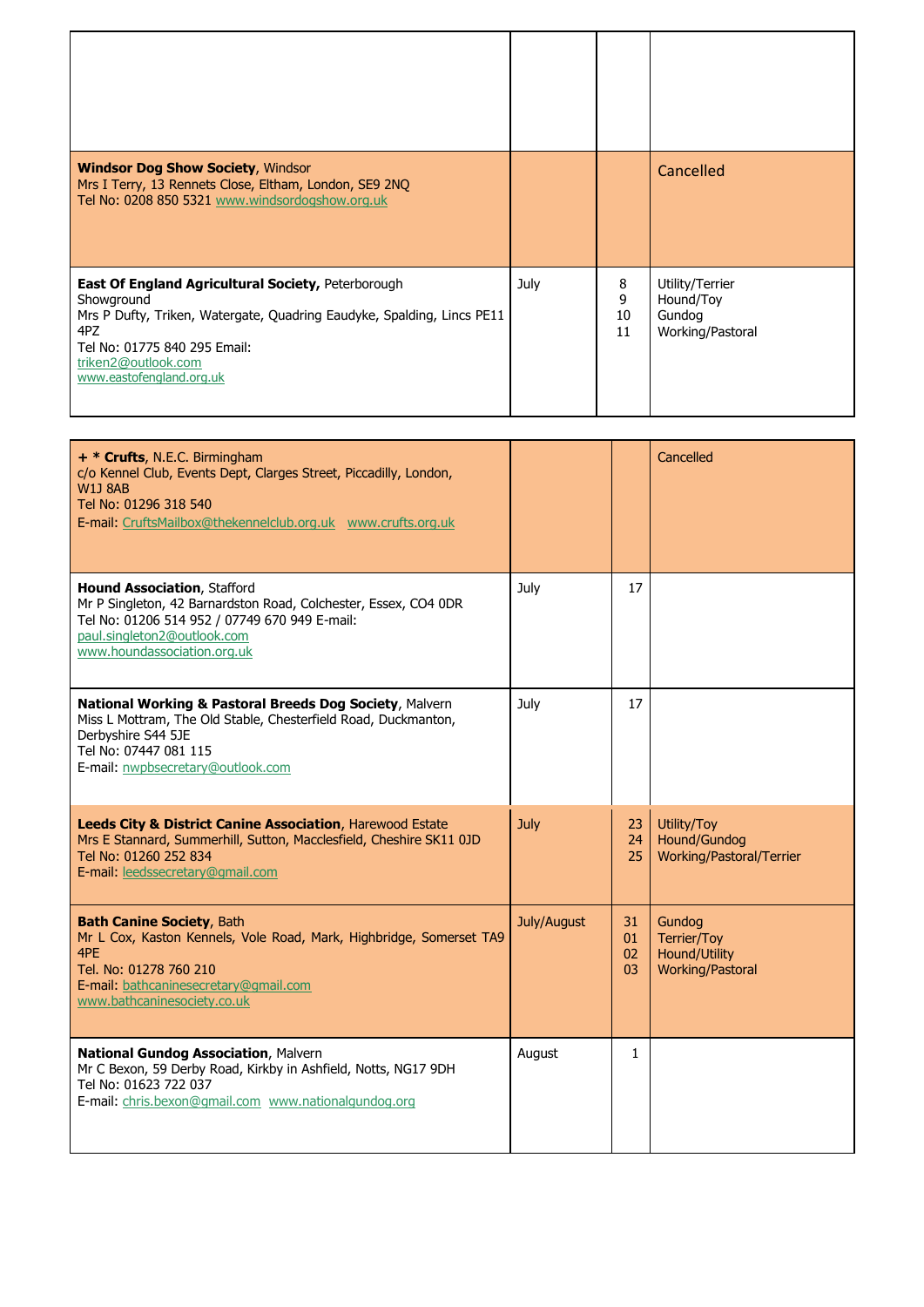| Paignton & District Fanciers Association, Clyst, Devon.<br>Mr M Elliott, 88 Victoria Street, Barnstaple, Devon EX32 9JD<br>Tel No: 01271 614 321 E-mail:<br>markpdfa@aol.com<br>www.paigntonchampionshipdogshow.co.uk                                  | August    | 7<br>8<br>9          | Gundog/Terrier<br>Hound/Utility<br>Pastoral/Working/Toy    |
|--------------------------------------------------------------------------------------------------------------------------------------------------------------------------------------------------------------------------------------------------------|-----------|----------------------|------------------------------------------------------------|
| <b>Bournemouth Canine Association, Dorset</b><br>Mrs S Duffin, Foxholes Cottage, Poole Road, Sturminster Marshall,<br>Wimborne, Dorset, BH21 3RR<br>Tel No: 01258 857 721<br>E-mail: secretary@bournemouth-show.org.uk www.bournemouth-<br>show.org.uk | August    | 14<br>15<br>16       | Utility/Gundog<br>Toy/Hound<br>Terrier/Pastoral/Working    |
| + * Welsh Kennel Club, Builth Wells<br>Mr & Mrs G. Hill, Rose Cottage, West St., Llantwit Major, Vale of<br>Glamorgan, CF61 1SP<br>Tel No: 01446 792 457 / 07976 641 968 E-mail:<br>wkcsecretary@aol.com<br>www.welshkennelclub.org.uk                 |           |                      | Cancelled                                                  |
| <b>Blackpool &amp; District Canine Society, Blackpool</b><br>Mr S Hall, 'Shenedene', Gregson Lane, Hoghton, Preston, Lancashire,<br>PR5 ODP<br>Tel No: 01254 853 526<br>E-mail: secretary@blackpooldogshow.com                                         | August    | 20<br>21<br>22       | Utility/Toy<br>Hound/Gundog<br>Working/Pastoral/Terrier    |
| Driffield Championship Show Society, Wetherby<br>Mr K Derry, 30 Minsthorpe Lane, South Elmsall, Pontefract, West<br>Yorkshire WF9 2PD<br>Tel No: 01977 644 347 / 07721 766 002<br>E-mail: keith@vistca.co.uk                                           | August    | 26<br>27<br>28<br>29 | Working/Pastoral<br>Gundog<br>Hound/Terrier<br>Utility/Toy |
| City Of Birmingham Canine Association, Stoneleigh Park<br>Mr D Bell, Heathfield Kennels, Pound Green Button Oak, Bewdley,<br>Worcestershire, DY12 3LL<br>Tel No: 01299 405 815<br>E-mail: thecitydogshow@btinternet.com                                |           |                      | Cancelled                                                  |
| <b>Richmond Dog Show Society, Surrey</b><br>Dr R James, 55 High Street, Upton, Northampton, Northamptonshire,<br>PE33 OTX<br>Tel No: 0845 257 0557<br>E-mail: secretary@richmonddogshow.org.uk<br>www.richmonddogshow.org.uk                           | September | 10<br>11<br>12       | Hound/Pastoral/Working<br>Terrier/Gundog<br>Toy/Utility    |
| <b>Darlington Dog Show Society, Ripon</b><br>Mr D Guy, Vane Hall, Blandford Place, Seaham, County Durham, SR7 7RX<br>Tel No: 01915 810 381 / 07889 399 756 E-mail:<br>darlingtondss@btinternet.com<br>www.darlingtondogshowsociety.weebly.com          | September | 17<br>18<br>19       | Working/Pastoral/Terrier<br>Gundog/Toy<br>Hound/ Utility   |
| <b>Birmingham Dog Show Society, Stafford</b><br>Mrs J Griffiths, Home Farm House Cottage, Leebotwood, Church<br>Stretton, Shropshire, SY6 6LX<br>Tel No: 01694 751326<br>E-mail: secretary@thenationaldogshow.org.uk<br>www.thenationaldogshow.org.uk  | September | 23<br>24<br>25<br>26 | Gundog<br>Pastoral/Terrier<br>Hound/Utility<br>Working/Toy |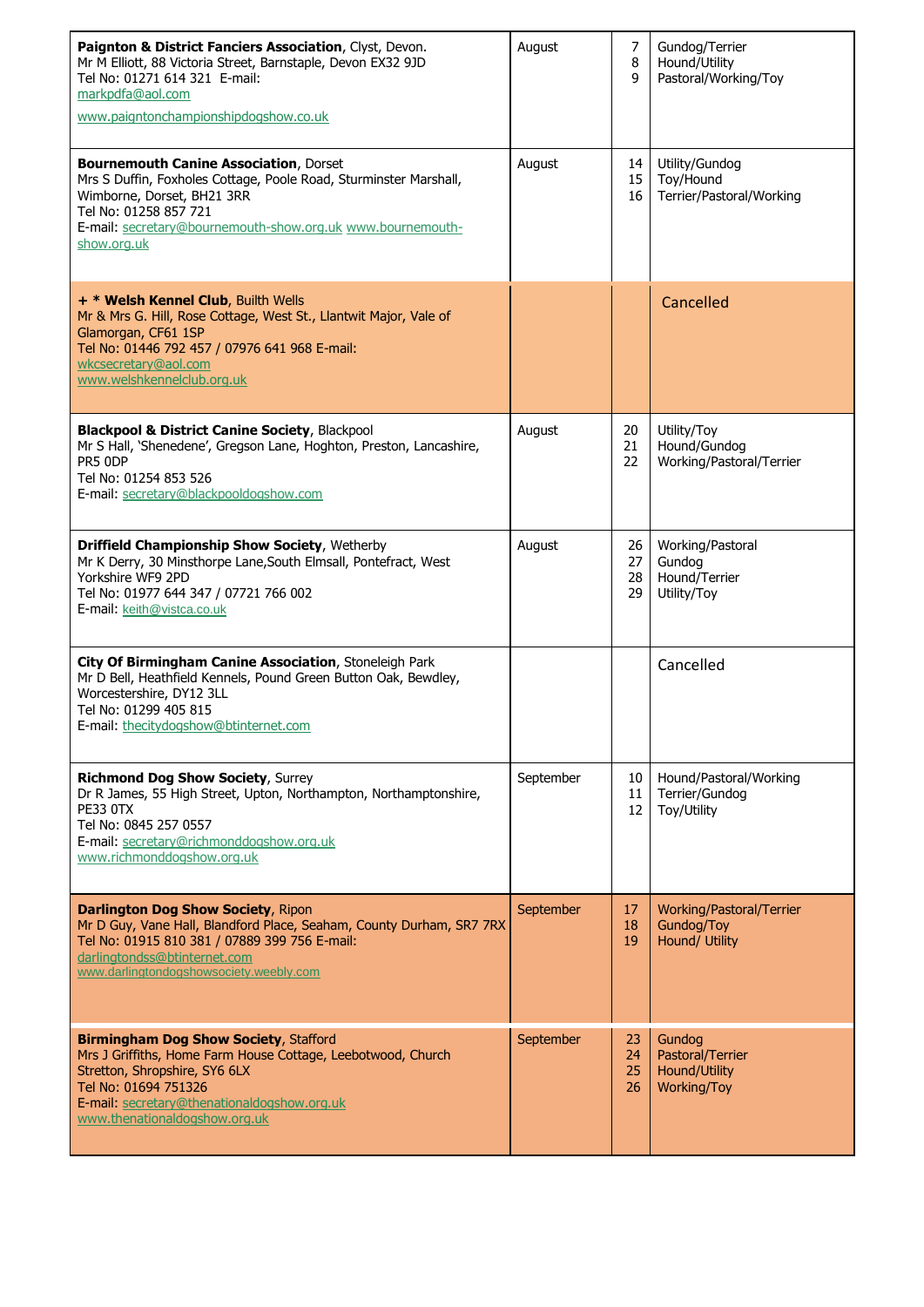| <b>United Kingdom Toy Dog Society, Stafford</b><br>Mr T Mather, 70 Higher Road, Hunts Cross, Liverpool L26 1TD<br>Tel No: 01514 863 570<br>E-mail: uktoydog@btinternet.com                                                                      |                                                    |                                           | Cancelled                                                         |
|-------------------------------------------------------------------------------------------------------------------------------------------------------------------------------------------------------------------------------------------------|----------------------------------------------------|-------------------------------------------|-------------------------------------------------------------------|
| <b>Scottish Kennel Club, Edinburgh</b><br>Mrs G Jones, Paterson House, Eskmills Park, Station Road, Musselburgh,<br><b>EH21 7PO</b><br>Tel No: 01316 653 920<br>E-mail: gillian@scottishkennelclub.org<br>www.scottishkennelclub.org            | September/<br>October<br>(Rescheduled<br>May Show) | 30<br>$\mathbf{1}$<br>$\overline{2}$<br>3 | Working/Hound<br>Utility/Terrier<br><b>Toy/Pastoral</b><br>Gundog |
| Scottish Kennel Club, Edinburgh<br>Mrs G Jones, Paterson House, Eskmills Park, Station Road, Musselburgh,<br><b>EH21 7PQ</b><br>Tel No: 01316 653 920<br>E-mail: gillian@scottishkennelclub.org<br>www.scottishkennelclub.org                   | September/<br>October                              | 30<br>1<br>$\overline{2}$<br>3            | Working/Hound<br>Utility/Terrier<br>Toy/Pastoral<br>Gundog        |
| Border Union Agricultural Society, Kelso<br>Mr B Stevenson, 92 Orchard Park, Kelso, TD5 7EJ<br>Tel No: 01573 223 843<br>E-mail: secretary@borderuniondogshow.co.uk www.buas.org/dogs                                                            | October                                            | 4<br>5                                    | Gundog/Hound/Terrier<br>Working/Pastoral/Utility/Toy              |
| <b>Working &amp; Pastoral Breeds Association of Wales, Builth Wells</b><br>Mrs J Rual, Gilcoru Boarding Kennels, Waunlai Cottage, Tonyrefail, Mid<br>Glam CF39 8YS<br>Tel No: 01443 672 089<br>E-mail: wpbreedsassocofwales@hotmail.com         |                                                    |                                           | Cancelled                                                         |
| South Wales Kennel Association, Builth Wells<br>Miss B Croucher, 5 Uplands Crescent, Uplands, Swansea, SA2 0PA<br>Tel No: 01792 470 417<br>E-mail: bridget.croucher@ukgateway.net                                                               |                                                    |                                           | Cancelled                                                         |
| <b>Gundog Society of Wales, Malvern</b><br>Mr R Stafford, 193 Peniel Green Road, Llansamlet, Swansea, S Wales,<br>SA7 9BA<br>Tel No: 01792 797 404 / 07739 353 951<br>E-mail: rsfarnfield@aol.com                                               | October                                            | 13                                        |                                                                   |
| Belfast Dog Show Society, Belfast<br>Mr J Stubbs, 198 Ballysillan Road, Belfast, County Antrim, Northern<br>Ireland, BT14 7QS<br>Tel No: 028 9022 9127 / 07729 638 907<br>$F$ -mail:<br>belfastdss@hotmail.com<br>www.belfastdogshowsociety.org | October                                            | 23<br>24                                  | Pastoral/Hound/Toy/Terrier<br>Working/Gundog/Utility              |
| <b>Midland Counties Canine Society, Stafford</b><br>Mr R Price, Penbryn Llech, Llanrhaeadr, Denbigh Clwyd, LL16 4PH<br>Tel No: 01745 890 368 / 07968 243 620<br>E-mail: pricerodney1@gmail.com                                                  | October                                            | 28<br>29<br>30<br>31                      | Hound/Pastoral<br>Utility/Working<br>Toy/Terrier<br>Gundog        |
| Working & Pastoral Breeds Association of Scotland, Edinburgh<br>Mrs S Harkins, 15 Elizabeth Gardens, Stoneyburn, W. Lothian, EH47 8BP<br>Tel No: 01505 762 255/07804 433 226<br>E-mail: sheena31@sky.com                                        | November                                           | 6                                         |                                                                   |